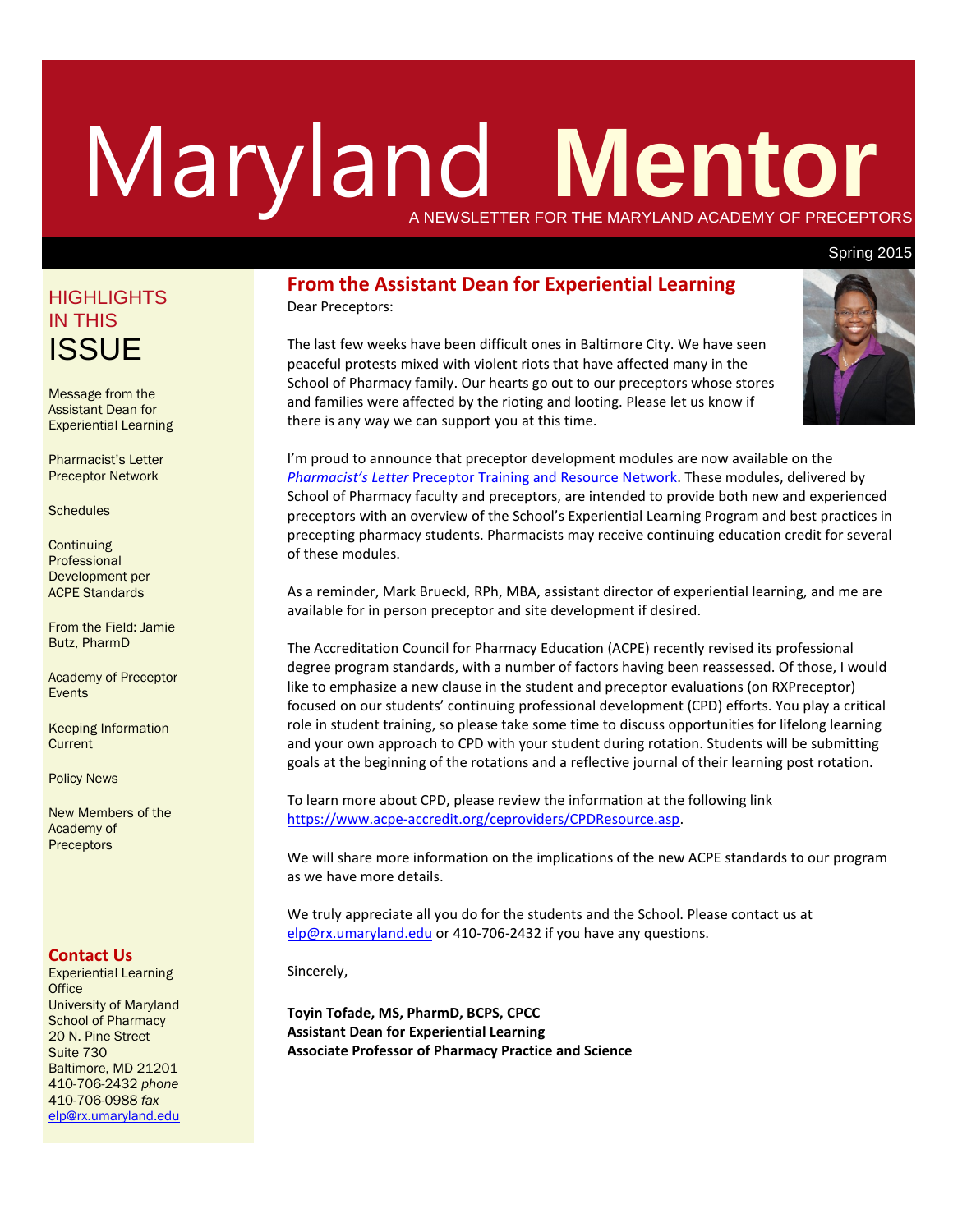# **Academy of Preceptors Event**

The annual Academy of Preceptors (AOP)event was held on April 15 at both our Baltimore and Shady Grove campuses. The AOP is held each April and is open to all University of Maryland School of Pharmacy preceptors. Approximately 90 preceptors attended this year, and feedback from attendees was incredibly positive.

The event featured dinner and a two-hour CE session. This year's topic was "Successful Precepting: Why Culture Matters." Our presenters included Bonnie Bissonette, MA, Jody Olsen, PhD, and Amy Ramirez, MA, from the University of Maryland, Baltimore's Center for Global Education and Magaly Rodriguez de Bittner, PharmD, professor of pharmacy practice and science at the School of Pharmacy. They took us on a journey of discovery of our individual cultures and how they affect communication and teaching of preceptors, students, and patients.

In conclusion, with this year's event now completed, the ELP Office has already started to work on next year's program. If you have ideas for educational topics, please forward them to Mark Brueckl, assistant director of ELP, at

[mbrueckl@rx.umaryland.edu.](mailto:mbrueckl@rx.umaryland.edu)

We look forward to hearing your suggestions and hope to see you at next year's event.

### **Pharmacist's Letter Preceptor Network**

The University of Maryland School of Pharmacy has recently joined the Preceptor Training and Resource Network from the *[Pharmacist's](http://www.pharmacistsletter.com/?referer=uomdsop%2Fptrn) Letter.* The Preceptor Training and Resources Network provides a platform to easily connect pharmacists to teaching resources and preceptor training programs and helps schools and colleges of pharmacy enhance the precepting offered by the pharmacists who participate in their programs. Resources available through the site include:

- Preceptor CE (home-study courses and live webinars)
- Sample student syllabi, activities, assignments, and schedules
- **Targeted professionalism, patient safety, and practice-based teaching resources**
- *PL Journal Club*  teaching tools for Advanced Pharmacy Practice Experiences (APPE)
- *Pharmacy 101*  teaching tools for Introductory Pharmacy Practice Experiences (IPPE)
- *Preceptors Interact -* preceptor discussion board

All of these tools are provided at no cost to our preceptors. We urge all of our preceptors to take advantage of the resources available.

**If you already have access to the** *Pharmacist's Letter*, **[click here.](https://www.academicsuiterx.com/experiential_login.php)**. This will ensure that Preceptor Training CE and other tools included in the Preceptor Training and Resource Network will be added to your subscription.

• Enter the URL [\(www.pharmacistsletter.com/?referer=uomdsop%2Fptrn\)](http://www.pharmacistsletter.com/?referer=uomdsop%2Fptrn) into your web browser. Login with your user name and password.

**If you do not already have access to the** *Pharmacist's Letter*, you need to set up a University of Maryland School of Pharmacy Preceptor CE ID #. Your CE ID # will be automatically generated, and you'll be able to use it from any internet-connected computer to access the Preceptor Training and Resource Network.

- Click "I'm new to *Pharmacist's Letter*  sign me up for preceptor CE and resources!" on the left, and complete the form to instantly obtain your CE ID#.
- Once you have set up your access, return to [www.pharmacistsletter.com/?referer=uomdsop%2Fptrn,](http://www.pharmacistsletter.com/?referer=uomdsop%2Fptrn) enter your login information on the right side, and click **Login**.

We are pleased to be able to provide these additional tools to assist in preceptor development as you provide the excellent educational opportunities that our students need to become pharmacists.

Thank you for everything that you do for our students!

#### **Schedules are Here!**

The student rotation schedules have been released. If your schedule has changed since availability submission, please consider having a colleague at your site precept the student instead. If this option is not available to you, and you need to cancel rotations for your assigned students, email Nathaniel Thomas at [nthomas@rx.umaryland.edu.](mailto:nthomas@rx.umaryland.edu)

Please remember to update your profile in RXPreceptor with a description of your rotation, so students are able to prepare themselves for the rotation. If your site has additional rotation availability, please contact Mr. Thomas.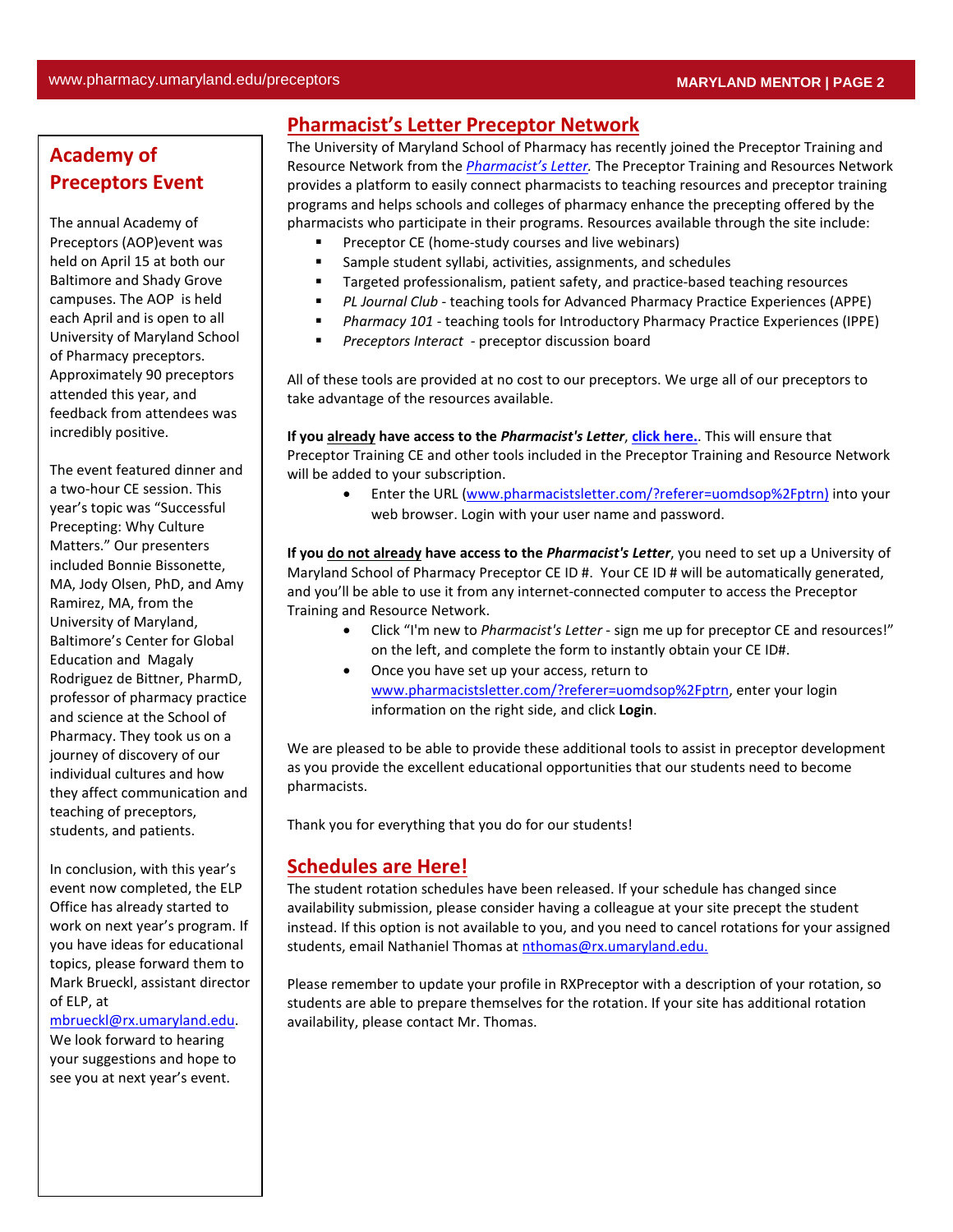### **Policy News**

#### **Certified Background and Site Requirements**

All student background checks and drug screens will be shared with sites through our new vendor Certified Background [\(www.certifiedbackground.co](http://www.certifiedbackground.com/) [m\)](http://www.certifiedbackground.com/).

An invitation email was sent out to the site coordinators with their login credentials for Certified Background this past summer.

If you misplaced the email with your login information for Certified Background you can contact Bridget Oakley at [bridgeto@certifiedbackground.](mailto:bridgeto@certifiedbackground.com) [com](mailto:bridgeto@certifiedbackground.com) or customer service at [customerservice@certifiedback](mailto:customerservice@certifiedbackground.com) [ground.com](mailto:customerservice@certifiedbackground.com) and they will be able to assist you with that information.

If you're not the site contact person for student background checks and drug screens, please forward this message to the appropriate person.

Also, please remember to update your rotation description in RxPreceptor with any new site requirement information.

# **Continuing Professional Development per ACPE Standards**

Continuing Professional Development (CPD) is an approach to self-directed lifelong learning that is applied to practice. To demonstrate behaviors that support ongoing development of new knowledge and skills in professional practice, students will maintain an online Personal Learning Portfolio in RxPreceptor during their entire P4 year.



As a preceptor, you play a critical role in student training

taking some time to discuss opportunities for lifelong learning and your approach to CPD with your student during rotation.

To learn more about CPD, please review the information at the following link <https://www.acpe-accredit.org/ceproviders/CPDResource.asp>

**Sample Rubric for Grading Students' CPD Reflective Journal**

| Item: Content – Thoughtful reflection |                        |                                                                                                                                                                                          |                          |
|---------------------------------------|------------------------|------------------------------------------------------------------------------------------------------------------------------------------------------------------------------------------|--------------------------|
| <b>Performance Level</b>              | <b>Points</b><br>Value | <b>Performance Criteria</b>                                                                                                                                                              | <b>Assessment Rating</b> |
| Outstanding                           | 10                     | As in ACCEPTABLE, plus all of the<br>following elements:<br>Student demonstrated insight and<br>reflection; student synthesized new<br>information based on readings or<br>observations. | Comments:                |
| Acceptable                            | 8                      | The student described each class<br>session and activity. Entry is not<br>merely a summary of facts, but<br>impression of material presented in<br>class or a reading/current event.     |                          |
| Not acceptable                        | 0                      | Entries were merely summaries of<br>facts with no reflection.                                                                                                                            |                          |

## **From the Field - Jamie Butz, PharmD**

Student pharmacists yield a significant contribution to pharmacy services, balancing the required investment of time by a preceptor. At Sheppard Pratt Health System, coverage of the four Child & Adolescent (C&A) units is provided by one pharmacist and up to three student pharmacists per five week rotation block. The patient volume is too high to provide adequate pharmaceutical care by one pharmacist alone. As the sole provider, I round with the treatment team once per week on each unit. This allows a review for that point in time, but does not enable me to be present and/or to evaluate for possible pharmaceutical problems on a daily basis as changes develop. Thus, students are utilized and assigned to a specific unit for the duration of their five week rotation. They are instructed to select two new patients each day, up to a maximum of 10 patients or roughly half of the patients on the unit. Thus, even with students, not all patients are receiving what is considered adequate pharmaceutical care from a pharmacist. I provide supervision with those students by meeting with them every afternoon to ensure they are providing adequate and appropriate care. At the beginning of each rotation, all